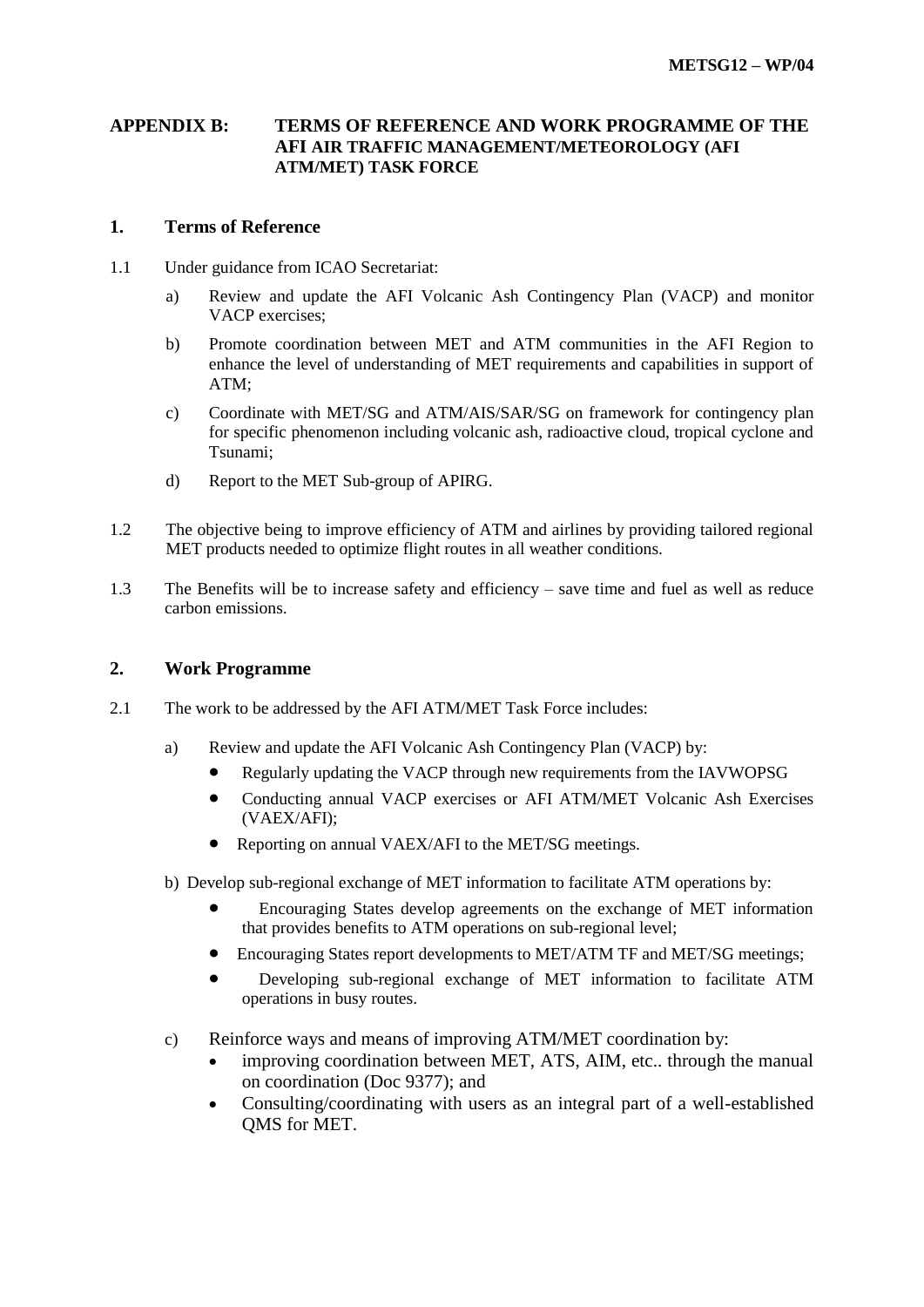#### **3. Composition**

- 3.1 The Task Force is composed of experts from:
	- a) Cameroun, Cape Verde, Congo Brazzaville, Democratic Republic of Congo, France, Kenya, Gambia Madagascar, Morocco, South Africa and Senegal.
	- b) All other AFI States with potential or active volcanoes (Algeria, Canary Islands, Chad, Comoros, Djibouti, Eritrea, Ethiopia, Madeira, Mali, Niger, Nigeria, Reunion Island, Sao Tome and Principe, Sudan, Tanzania and Uganda).
	- c) Representatives of VAAC Toulouse, ASECNA, IATA, IFALPA and WMO are expected to participate in the work of the Task Force.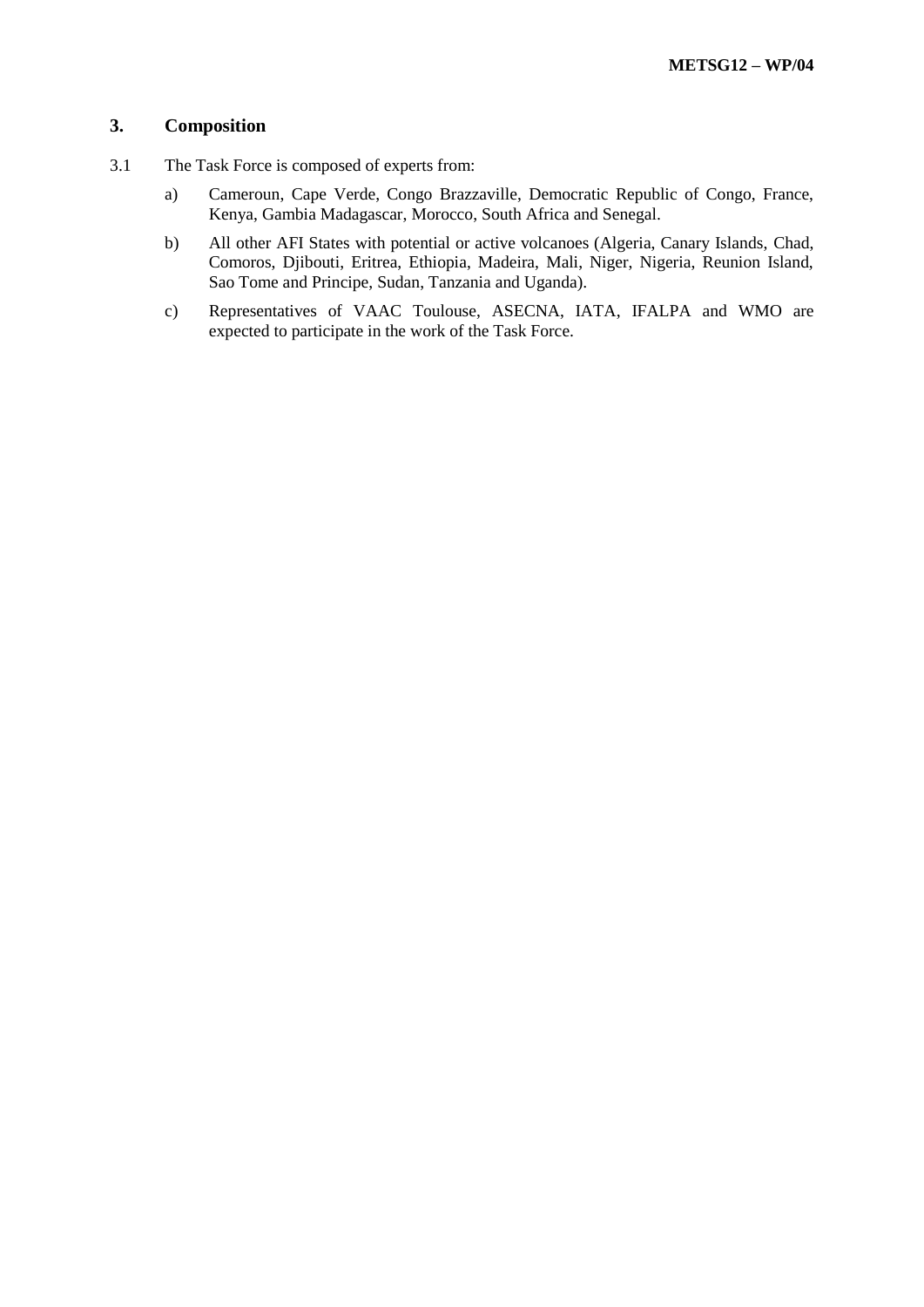# **4) Status of Implementation of the AFI ATM/MET/TF Work Programme**

|                | <b>Task</b>                                                                                                                                                                                                                                                                                                                                                                                                                                                                             | <b>Source</b>      | <b>Recent Progress</b>                                                                                                                                                                                                                                                                                                                                                                                      | <b>Status of Implementation</b>                                                                                                                                                                                                                                                                                                 |
|----------------|-----------------------------------------------------------------------------------------------------------------------------------------------------------------------------------------------------------------------------------------------------------------------------------------------------------------------------------------------------------------------------------------------------------------------------------------------------------------------------------------|--------------------|-------------------------------------------------------------------------------------------------------------------------------------------------------------------------------------------------------------------------------------------------------------------------------------------------------------------------------------------------------------------------------------------------------------|---------------------------------------------------------------------------------------------------------------------------------------------------------------------------------------------------------------------------------------------------------------------------------------------------------------------------------|
|                |                                                                                                                                                                                                                                                                                                                                                                                                                                                                                         |                    | Next milestone and its deadline                                                                                                                                                                                                                                                                                                                                                                             |                                                                                                                                                                                                                                                                                                                                 |
| $\mathbf{1}$   | Review and update the AFI Volcanic Ash APIRG/19<br>Contingency Plan (VACP) by:<br>Regularly updating the VACP through new $ 19/20$<br>requirements from the IAVWOPSG<br>Conducting annual VACP exercises or AFI<br>b)<br><b>ATM/MET</b><br>Volcanic<br>Ash<br>Exercises<br>(VAEX/AFI);<br>Reporting on annual VAEX/AFI to the<br>C)<br>MET/SG meetings.                                                                                                                                 | Décision.          | update the VACP through new requirements<br>a)<br>from the IAVWOPSG<br>Conduct AFI ATM/MET<br>Volcanic<br>Ash<br>h)<br>Exercises (VAEX/AFI) in 2014;<br>Report on 2014 VAEX/AFI to the MET/SG/12<br>meeting                                                                                                                                                                                                 | a) <b>Continuous basis:</b> Not implemented due to<br>APIRG new organization structure (VACP<br>awareness seminar not held yet)<br>b) <b>Continuous annual basis:</b> Not implemented<br>due to APIRG new organization structure<br>(VACP awareness seminar not held)<br>c) <b>Continuous annual basis:</b> b) note implemented |
| $\overline{2}$ | of MET $\overline{APIRG}/19 _{a)}$<br>Develop sub-regional<br>exchange<br>information to facilitate ATM operations by:<br>Encouraging States develop agreements on<br>a)<br>the exchange of MET information that<br>provides benefits to ATM operations on<br>sub-regional level;<br>Encouraging States report developments to<br>b)<br>MET/ATM TF and MET/SG meetings;<br>Developing sub-regional exchange of MET<br>C)<br>information to facilitate ATM operations in<br>busy routes. | Décision.<br>19/20 | Encourage States develop agreements on the a) Not started: Not implemented due to APIRG<br>exchange of MET information that provides<br>benefits to ATM operations on sub-regional<br>level<br>Encourage States report developments<br>to<br>$\mathbf{b}$<br>MET/ATM TF and MET/SG meetings<br>Develop sub-regional exchange of<br><b>MET</b><br>information to facilitate ATM operations in<br>busy routes | new organization structure<br>b) Not started: Not implemented due to APIRG<br>new organization structure<br>c) Continuous basis: AFI Meteorological<br>Bulletins Exchange (AMBEX) scheme<br>developed and operational. Capabilities of<br>handling OPMET information in digital format<br>to be developed                       |